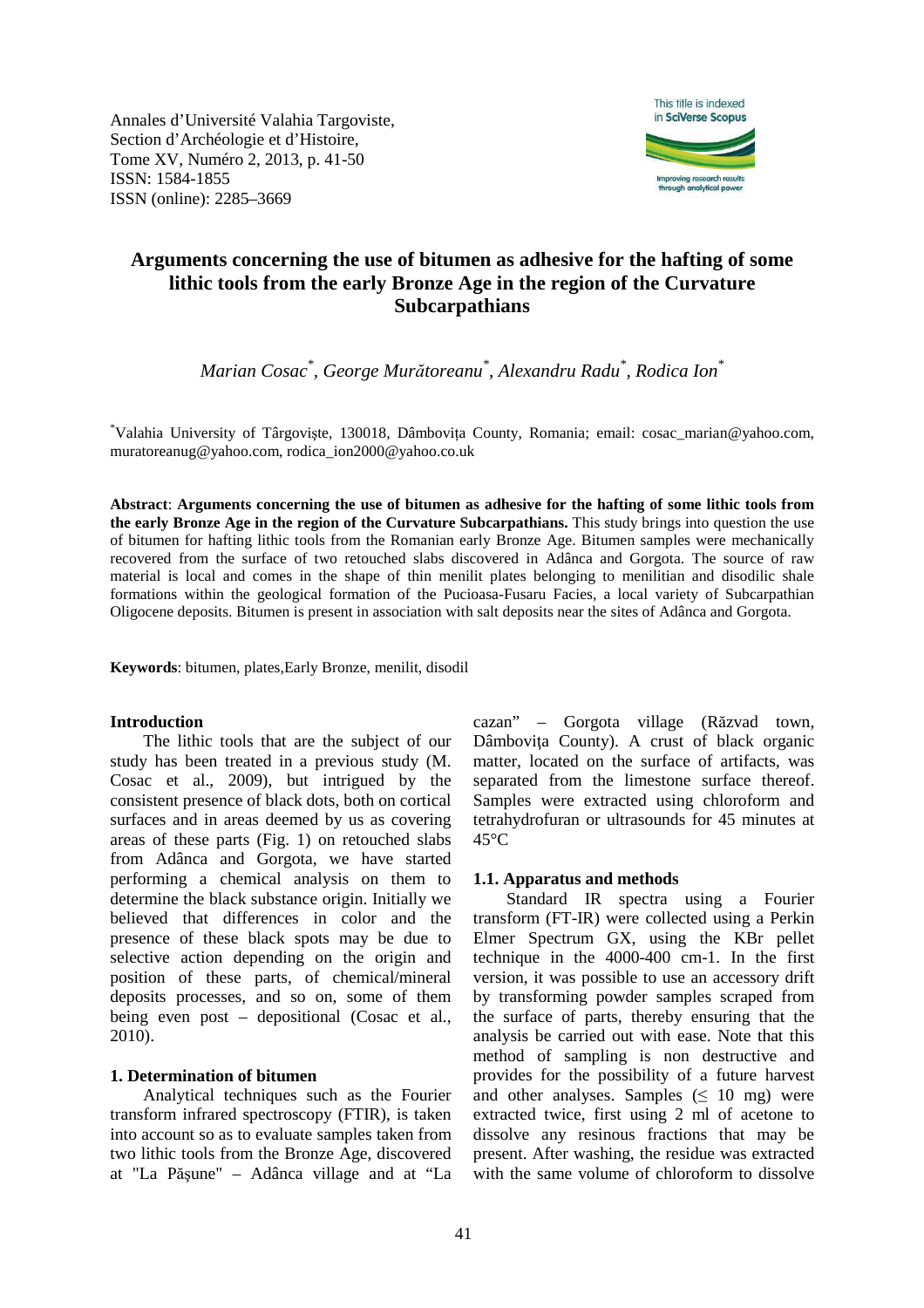#### **Marian Cosac, George Murătoreanu, Alexandru Radu, Rodica Ion**

less polar substances and/or polymerized substances (e.g. wax, bitumen) (Fig. 2). After drying, the two fractions were analyzed by the KBr pellet standard with a Perkin Elmer FTIR spectrometer. Transmittance (%) was measured in the 4000-400 cm-1 with a resolution of 4 cm-1.

The presence of carboxylic acids with a three-cycle structure requires a strong shear vibration due to CH2 and CH3 groups at 2928 cm-1. O-H shear bands appear at 3431cm-H-1, are either broad or narrow due to the dimerized vibration of carboxyl group in the solid phase. Strong shear vibrations  $\hat{C} = 0$  in groups of carboxylic acids or acylglycerols appears at 1795m cm-1. Other bands appear at 1620 and 1399 cm-1 due to shear aromatic cycles, at 1630 cm-1the pendulum vibration appears in resin and acids and the band appearing at 1163 cm-1 is typical of alcohol and ether groups (Fig. 3, 4). All this leads to the conclusion that the analyzed black solid samples belong to bitumen.

The presence of Al or Si is indicated by the peak reaching 466 and 505 cm-1. And the peak of 792 cm-1 is attributed to the frequency of oscillation of the OH of the AH-OH group and the peak at 1035 cm-1 stems from the Si-O sheer vibration, probably coming from the surfaces where the bitumen sample was extracted (Fig. 5).

#### **2. Description of lithic tools and contexts**

The lithic tools recovered from the "La Păşune" location, the Adânca village area (Gura Ocnitei town, Dâmbovița County), includes 11 tools of different types of flint and one piece of tuff. The piece examined (Fig. 6/1) is a thin fractured slab, (40 mm long, 29 mm wide, 7 mm thick) of gray flint with a yellowish cortex, displaying detachments of small sizes all throughout the edges, including on the opposite area to the fractured region.

Such detachments can be considered as retouches applied in order to modify the active front of a knife-like piece. It is worth mentioning that the angle in which the bifacial retouches were applied, has different amplitude from one side to the other, as well as a different angle. This allows us to assume that the area where piece displays bifacial retouches of a lesser degree was used to be fixed on a handle. An argument is that the frequency of bitumen spots is greater on the

**Tome XV, Numéro 2, 2013** 

detachments surface (Fig. 7). In fact, on the opposite side, the retouches bear obvious traces of polishing.



Fig. 1- Detailed images, the tools from Adânca (a – d) and Gorgota (a – d), under the microscope

At Gorgota (Răzvad town, Dâmboviţa County), in the area of "La Cazan", two slabs with bifacial retouche were discovered in the Bronze Age cultural context at the basis of a tumulus and near a cyst in the center of the area. At this stage of research we cannot accept that they were part of the funerary inventory.

Both slabs had black spots, but only one of them allowed for samples collection (Fig. 8). The piece has a relatively rectangular shape (58 mm long, 38 mm wide, 8 mm – maximum values) of layered menilite with gray cream and black strips, bearing isolated visible fossilized spots. Both surfaces are covered with a cortical and neocortical layer of variable thickness (1.45 to 0.70 mm) arranged unevenly having a grayish-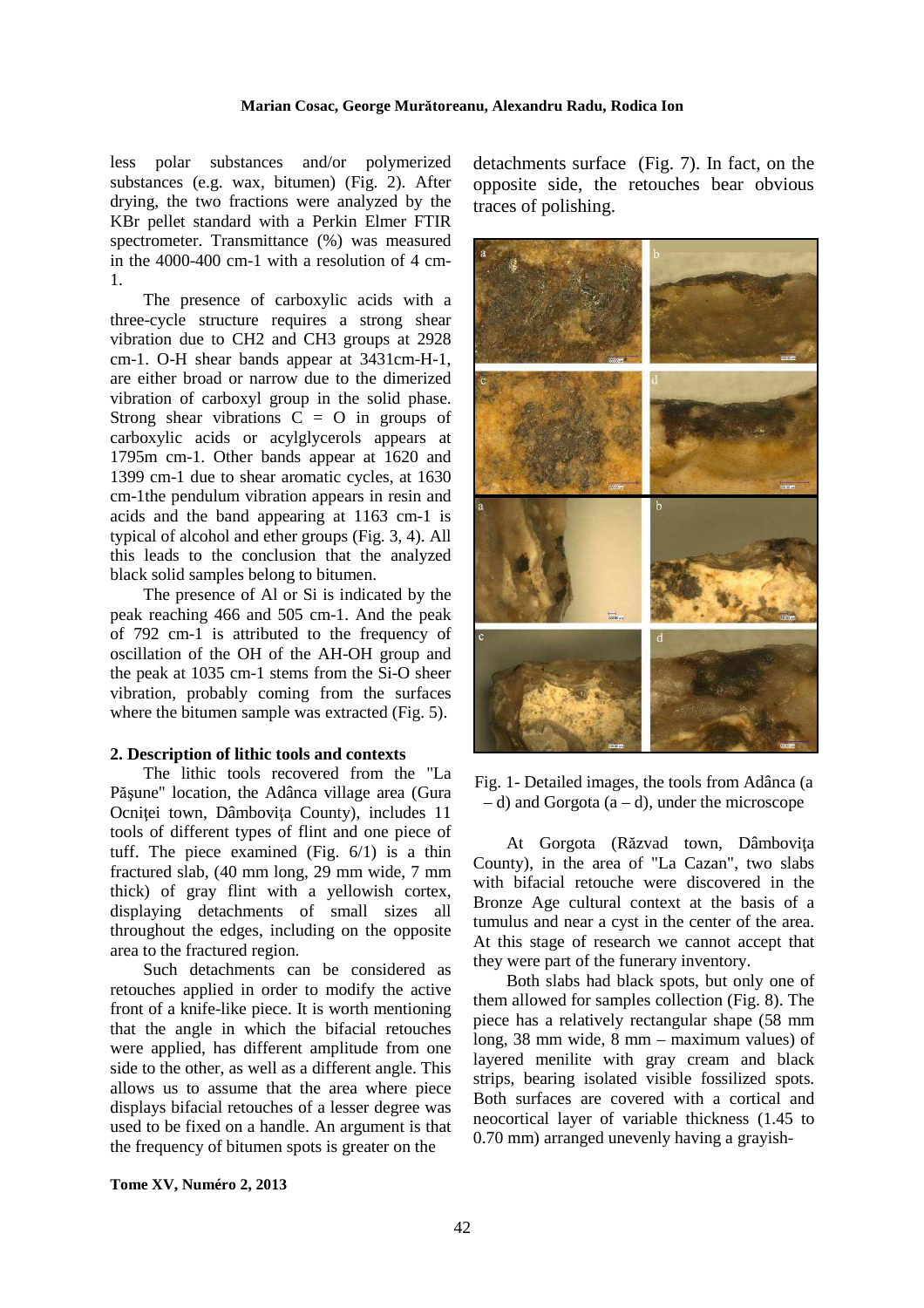

Fig. 2 - Spectrums for identification of the bitumen on the analysed pieces



Fig. 3 - Spectrums for identification of the bitumen on the analysed pieces

 **Tome XV, Numéro 2, 2013**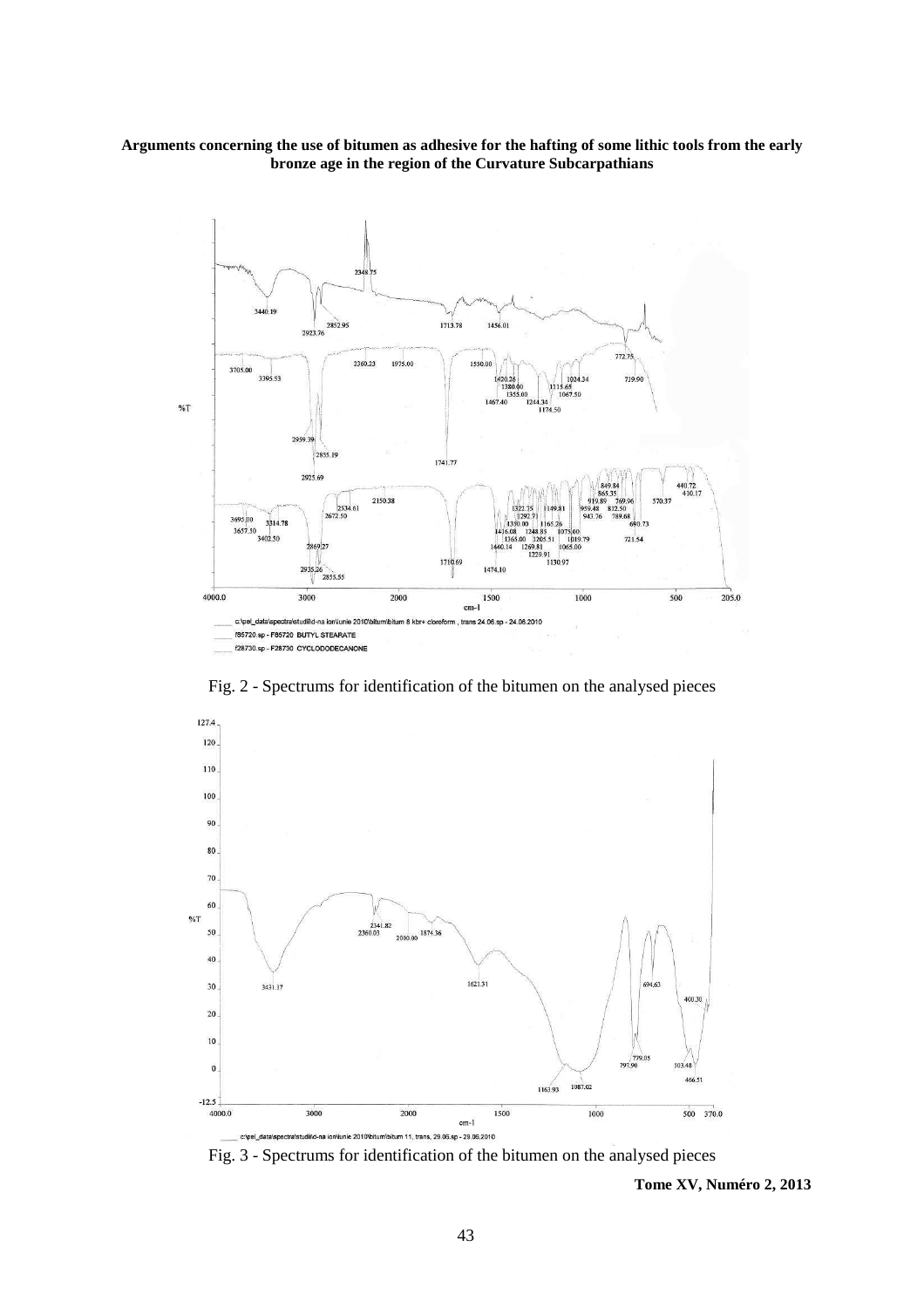

Fig. 4 - Spectrums for identification of the bitumen on the analysed pieces



**Tome XV, Numéro 2, 2013**  Fig. 5 - Spectrums for identification of the bitumen on the analysed pieces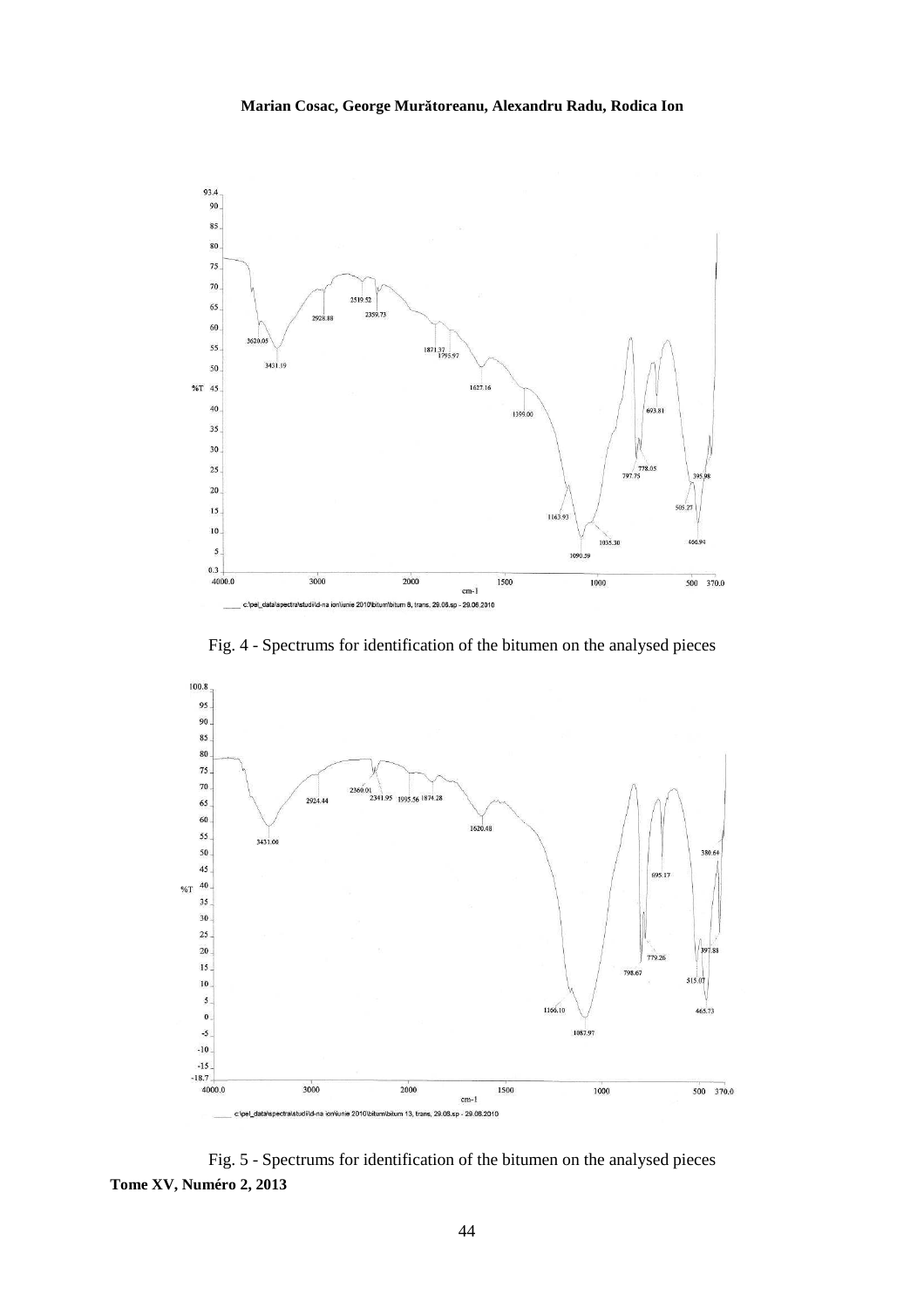

Fig. 6 - 1. Adânca; 2-4 Gorgota; 3. Băleni (drawn by F. Dumitru)





Fig. 7- Detailed images, the tools from Adânca, under the microscope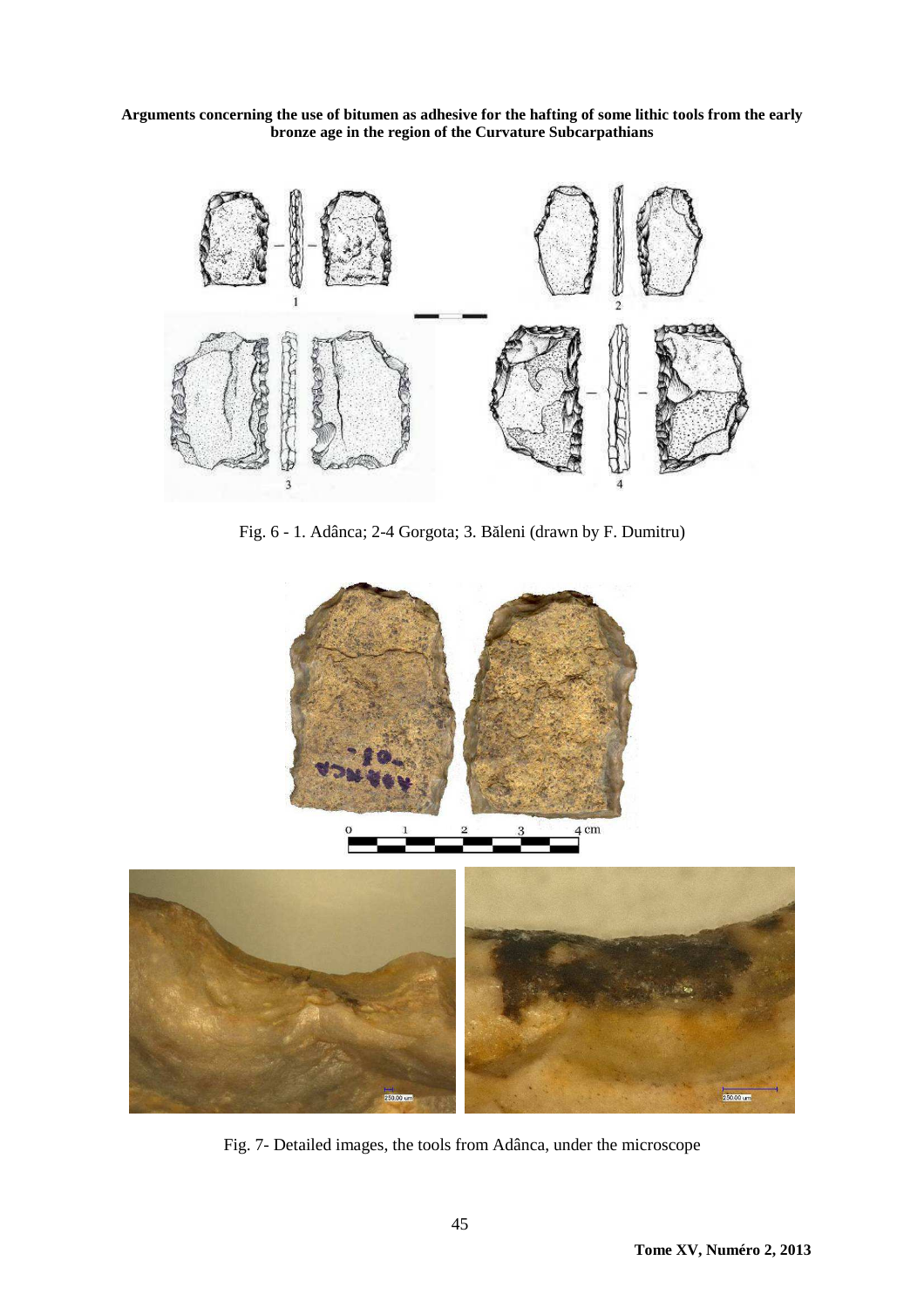black color on one surface, and a yellowish-white color on one surface, and a yellowish-white tint, with black spots on the other surface. On two sides of the piece (a long one and a short one) there are bifacial retouches in a relatively continuous, regular pattern, affected by the accidental detachments of variable degrees.

On the other two sides of the edges, the detachments are more intense, accompanied by approximately perpendicular fractures on the blank, the surface of which bears attempts to redevelop similar retouches to those described above. From a functional perspective, one cannot say with certainty whether the almost entirely visible retouched surface plays a passive (hafting) or active role. On the one hand, due to the incomplete morphology of the two other sides

and, on the other hand, to the lack of comprehensive information on how the discovery took place, defining the piece functionally and typologically remains uncertain. For both parts, the tool axis is parallel to the active area, as well as to the hafting area.

A piece similar to those described was identified in the lithic complex found in the layer corresponding to the Bronze Age in the multilayer site at Băleni - "La Plantatie" (Băleni town, Dâmboviţa county) (Fig. 6/3). This tool displayed black spots, but unfortunately, the author of the archaeological research has only given us the possibility of obtaining images of it and not extracting mechanical evidence for future analysis.



Fig. 8- Detailed images, the tool from Gorgota, under the microscope

#### **3. Defining the blank**

We are not trying to bring into question an identity in the functioning of these tools on siliceous slabs, especially since we did not have access except to the already mentioned objects. We think that we can talk about only an identity of the type of blank used and of a type of raw material. The only description of this lithic raw material comes from Alexandru Paunescu, who talks about tools made of "plates or larger plates out of glassy shiny flint and a fragile white patina... on the plates or on the flint shards (A.

Păunescu, 1970, 70, 204) in the cultural environment of Glina, in the Early Bronze Age. From our point of view, we are talking about consecutive silica deposits in gray, cream and black layers having isolated fossilized spots sepparated by thinner or thicker limestone intrusions. From the observation made on the tools that are the topic of this paper we can note the fact that they were chosen to bear the plates that had consistent deposits of silica and minimal deposits of limestones between the silica layers, which did not influence the retouches and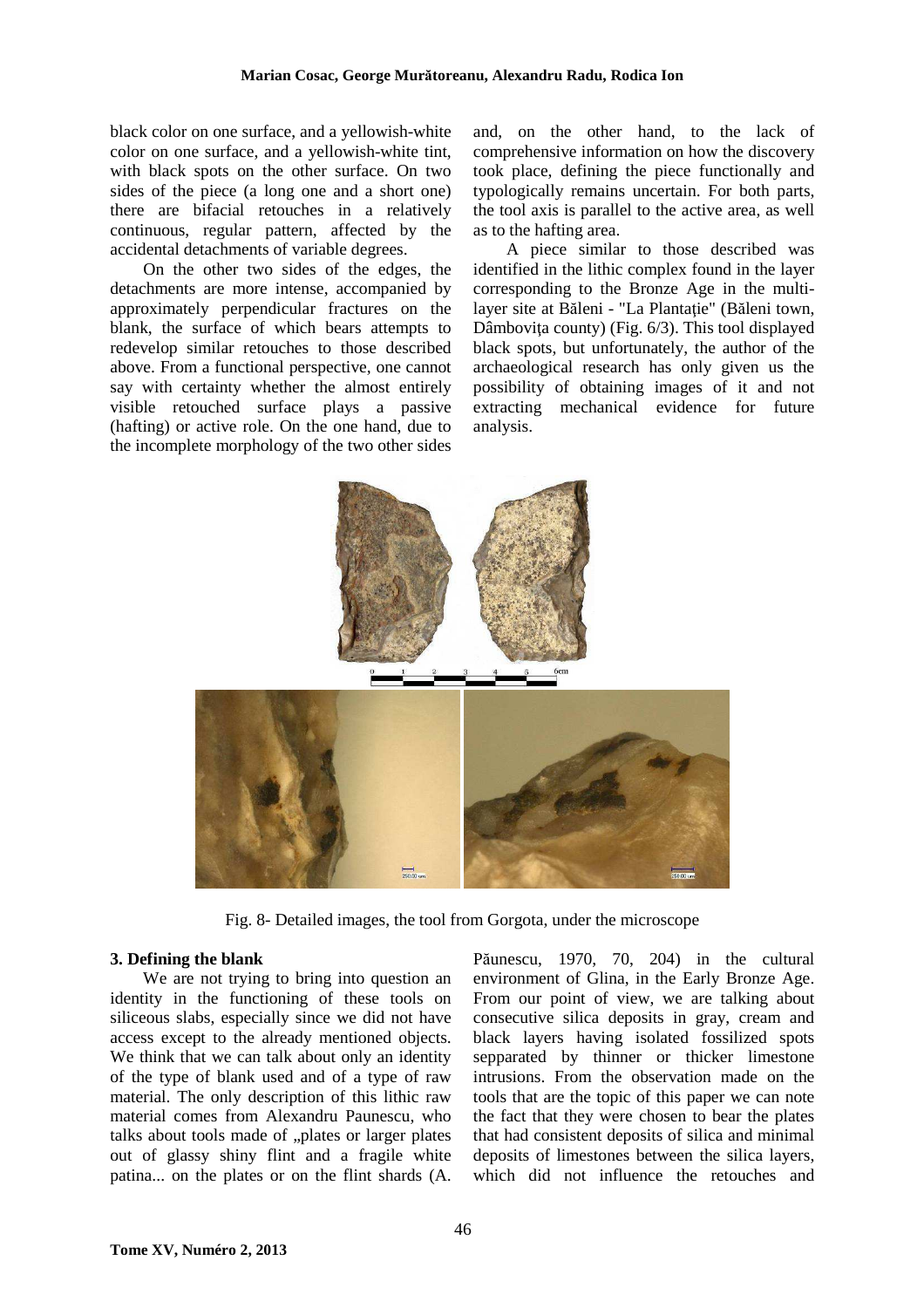therefore the functionality of that particular tool/ (Fig. 9). In the case of Adânca we may claim that the repositioning of the blank tool place in the area of the settlement, since we recovered numerous fragile limestone deposits flattened out, some of them interspersed with silica layers ranging in size from several mm to several cm.



Fig. 9- Photo of the tool from Adânca under the microscope

#### **4. THE ORIGIN OF RAW MATERIAL**

The raw material that the artefacts at Adânca, Gorgota and Băleni are made up of is a combination of a series of concentrates of microstratified silica made up of brown, reddish-brown opal, pigmented by bitumen or containing liniar layers of bitumen known as *menilites* (N. Atanasiu, 1981). In the opal mass there are also calcite inclusions, quartz and clay minerals granulas, glauconite and sometimes pyrite.

Fragments of silica organisms can also be found (sponges, radiolarians).

Dark coloured menilites, (brown to black) can be found associated with other shale rocks – disodils. These are pelite sedimentary rocks having a clayish structure, rich in organic substances; in the layers one can always find traces of fish bone structures, sufur and plaster. Disodil is seen as the "mother-rock" of oil. In Romania, we can find it in flysch assortments from the oligocene in the Oriental Carpathians (N. Athanasiu et. al., 2007).

These rocks were formed in clay and marl with significant concentrations of organic mattter. In Romania, these rocks belong mostly to the Oligocene deposits some 37-24 million years ago (Lattorfian - Chattian) at the end of the Paleogene era. From a stratigraphic point of view, these deposits belong, at least for this region, to the external flysch of the Oriental Carpathians, as it developed outside the Carpathian Arch from the border between Romania and Ukraine to the Dâmbovita Valley (Fig. 10).



Fig. 10- Placing the analyzed area and comparing it to the Oligocenului deposits in România

In the case of external flysch, the Oligocene displays three main lithic parts: the Fusaru, the Kliwa and the Molodoviţa kinds (V. Mutihac, 1990). They show striking lithological differences from one region to another (D. Patrulius et. al., 1968), both on a large-scale of the external flysch and within each geographical unit. Thus, in the Curvature Sub-Carpathians we can distinguish between three main facies of the Oligocene (D. Patrulius et. al, 1968, p. 31):

-partly disodiliform shale and marl facies

-facies with disodilic shale, Kliwa sandstone and layers of Podu Morii

-facies with Pucioasa strata, Fusaru sandstone and olistromes.

Pucioasa - Fusaru Facies – has a typical development in the Ialomita basin, a thickness of 1500 - 1700 m and is actually a variety of the Krosno facies, characterized by a thick sequence of massive packets of sandstones, shale deposits with clay and marl characteristics with pelosiderite insertions (Pucioasa layers). Oligocene deposits in this facies succession entails the following terms (D. Patrulius et. al.,

#### **Tome XV, Numéro 2, 2013**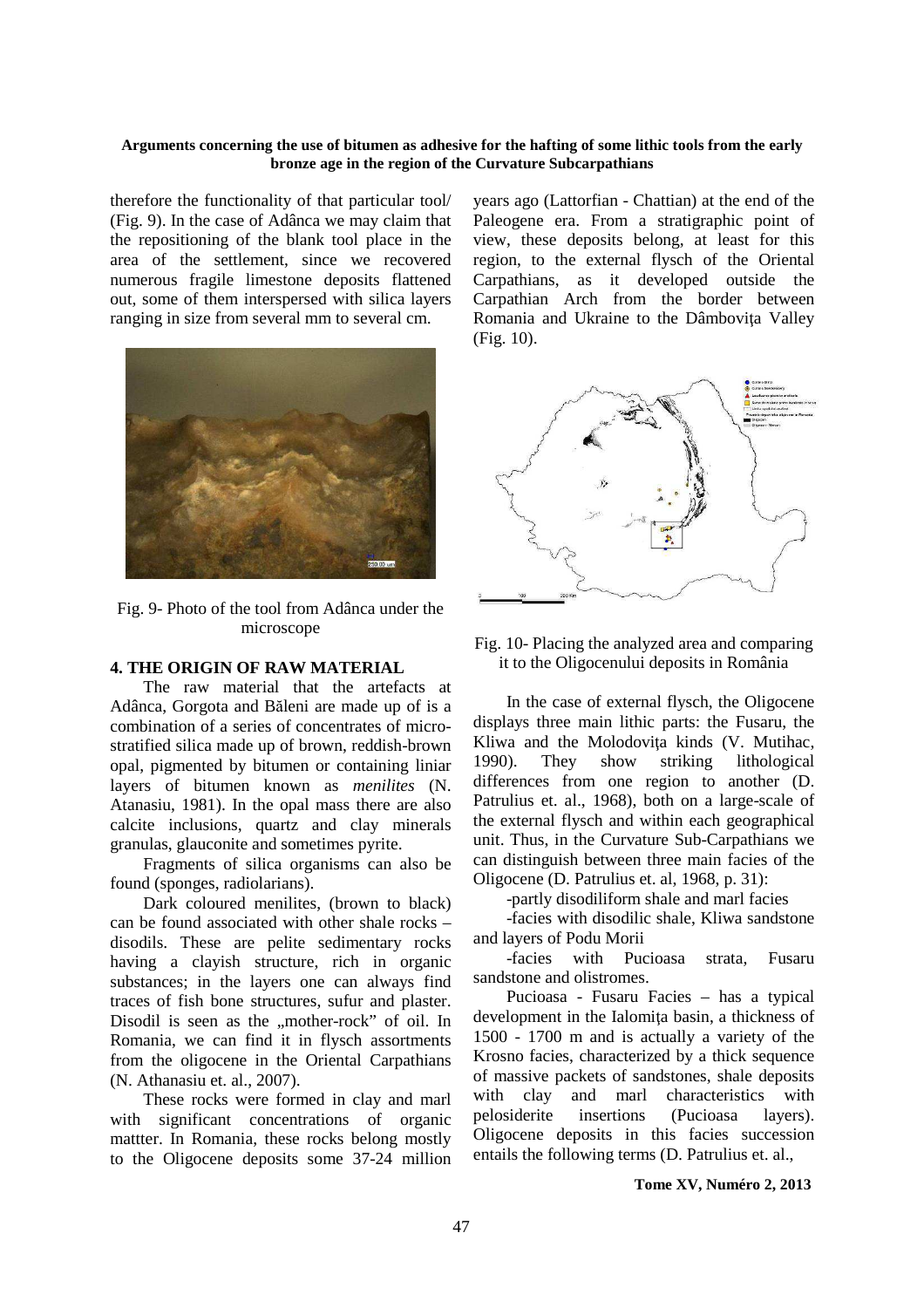#### **Marian Cosac, George Murătoreanu, Alexandru Radu, Rodica Ion**

1968, p. 31):

-Disodils and lower menilits  $(\pm 200 \text{ m})$ ;

-Pucioasa layers of sandstone interspersed with Fusaru sandstone (1000 - 1200 m);

-Vineţişu layers, represented by flysch with marl and sandstone characteristics with curbicortical sandstone, intercalations of bentonites and associated olistromes, containing blocks and rocks from the Senonian and Eocene

 $(\pm 250 \text{ m})$ ;

- Menilits and upper disodils.

Out on the field, such raw material sources were identified up until now in three locations in the Ialomita Subcarpathians and in the Târgovişte Plain (Fig. 11).

 Urseiu Point is located in the superior basin of the Cricovul Dulce River, on the trail between its tributaries called Costişata (Coclanda) and



Fig. 11- The main sources of raw materials identified and the place of the analysed pieces: 1. Adânca, 2. Gorgota, 3. Băleni, 4. Vulcana de Sus, 5. Ursei, 6. Nisipuri

Urseiul, at an average altitude of 550 m, in the administrative territory of Ursei village, Vişineşti town.

The raw material in the Vulcana de Sus location was identified on the shores of Vulcăniţa river, a right-hand side tributary of the Vulcana river, located at an approximate altitude of 420 m, in the area pertaining to the Vulcana de Sus village, a subdivision of the Vulcana–Băi town. The presence of raw material in the Vulcăniței riverbed can be explained by the fact that upriver

there are oligocene deposits as mentioned above.

The third locations is situated in the Ialomita River riverbed where it flows away from the Subcarpathians, towards the Târgovişte Plain (în the are of Nisipuri village – Ulmi town) and can be also explained by the existance upriver of oligocene deposits. Also, in the case of the Adanca complex we believe that some of the raw material in use are local, coming from the riverbeds. One clue as to this aspect is the presence on certain tools of surfaces indicating a roling motion.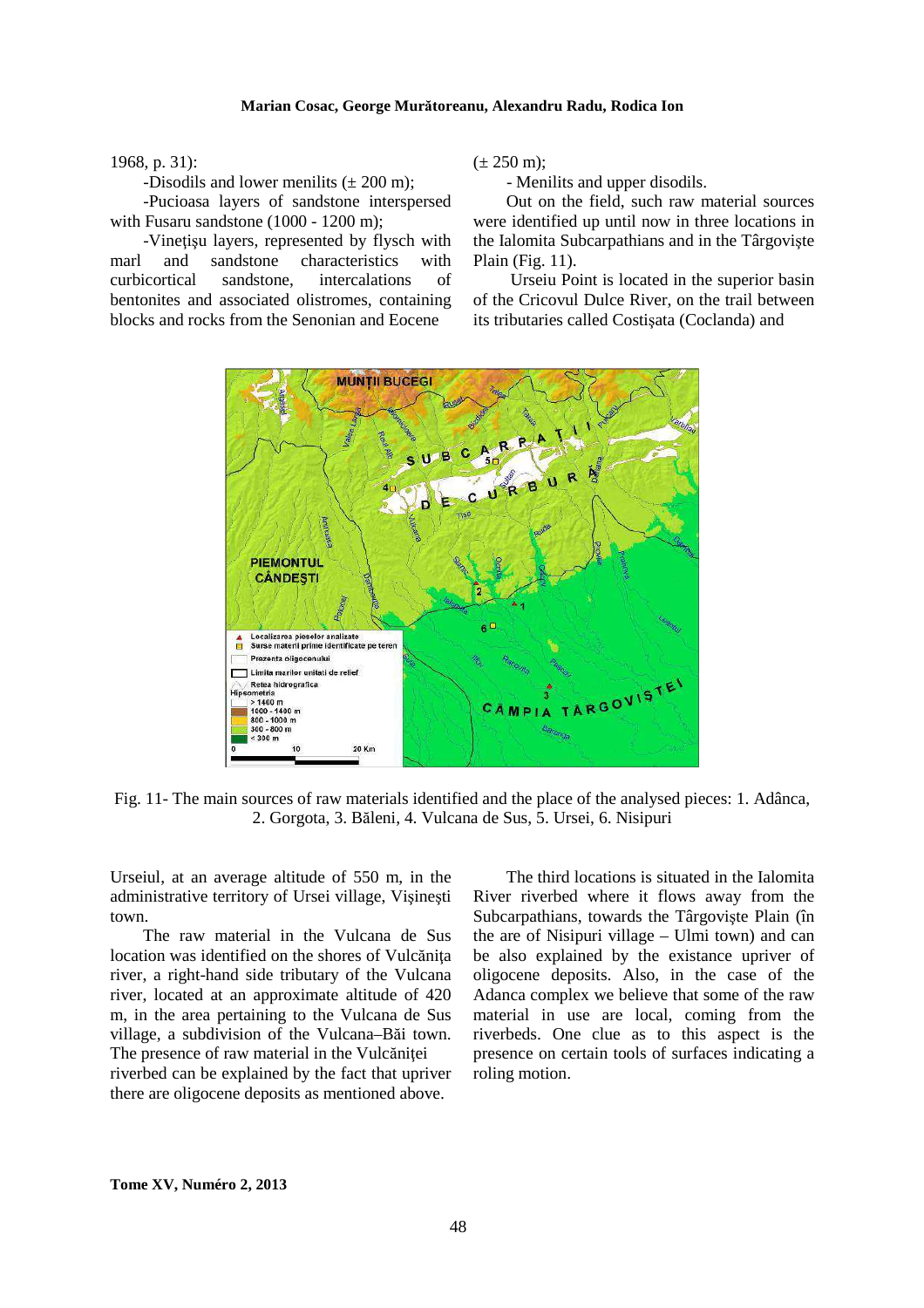## **5. Analogies**

As stated (M. Cosac et al., 2009), a common element between the lithic complex at Adânca and the archaeological materials recovered from occupational levels assigned to a cultural tradition still undefined from te Early Bronze Age from Gorgota and Băleni, is the use of disodilic slabs as a blank for knife-like tools. On the other hand, we can't overlook the fact that one of the characteristics of the Glina culture is the work with flint slabs. For example, they are present at the Odaia Turcului settlement (Dâmboviţa County), in the lower level (E. Tudor, 1983, p. 108), at Văcărești, at the "La Suhat" location, "five fragments of curved flint knives covered in limestone", "a curved knive and other fragments of curved knives", at the "pădurea Brăteasca" location (E. Tudor, I. Chicideanu, 1977, p. 144), they appear in combination with Glina clay (E. Tudor, 1972, p. 106).

It is interesting that such slabs were found in another cultural context. A flint slab was recovered from a house assigned to the Brăteşti "cultural issues" at the "Coasta Bisericii location " in Brăteşti (Văcăreşti, Dâmboviţa County) by Ersilia Tudor and Ion Chicideanu (1977).

According to Al. Păunescu, similar tools come from the Schneckemberg area as well, in Brasov, the eponymous site, but also from the Sprengi and Steinbruchhügel locations and from the Cuciulata - Plesita Pietroasă settlement (Hoghiz town). The archaeologist specifies the identity of the flint "plates", having a fragile white patina, with those in the Glina cultural environment (A. Păunescu, 1970). Also, Zs. Szézely noted regarding the lithic complexes recovered from the Schneckemberg cultural environment in the settlements at Sânzieni and Sfântul Gheorghe, the presence of 'curved knives' (Z.

## Szézely, 1997).

Unfortunately the description he provides is quite limited, but the illustration shows (pl. XXXVI and XLV) that the blank used is of the type flint slabs. Thus one can accept the fact the working with flint plates is not necessarily a characteristic of the Glina communities, and given the state of the information we have, we may affirm that using them may be viewed as a particularity of pre-historic communities in the Ialomiţa and Dâmbovita riverbeds, while the lithic material at Adânca could belong to a prehistoric culture too difficult to pinpoint at the moment.

## **6. Possible implications**

Regarding the use of bitumen as hafting material, it is known that in Romania the oldest discoveries belong to the Paleolithic. In this respect, in Gura Cheii-Râșnov Cave (Brașov County) were found two tools hafted with bitumen, belonging to the Upper and Middle Palaeolithic (M. Cârciumaru et al., 2012).

The presence of bitumen on two lithic tools with different geographical origins, such as Adânca and Gorgota, but having related cultural contexts and stemming from the early Bronze Age is a unique situation in Romanian prehistoric archeology. This is the first circumstance of this kind, and the implications are not even close to being clarified in this study. Was it been used to fix the pieces on handle? We consider that the hypothesis is acceptable at this point in the study, and the argument is the high level of bitumen in areas used for covering these tools.

Bitumen as raw material accessible to pre-historic communities appears this time as well in association with salt in the area designated by the towns of Gura Ocnitei, Ocniţa and Moreni city, in close proximity to Adânca and Gorgota sites.